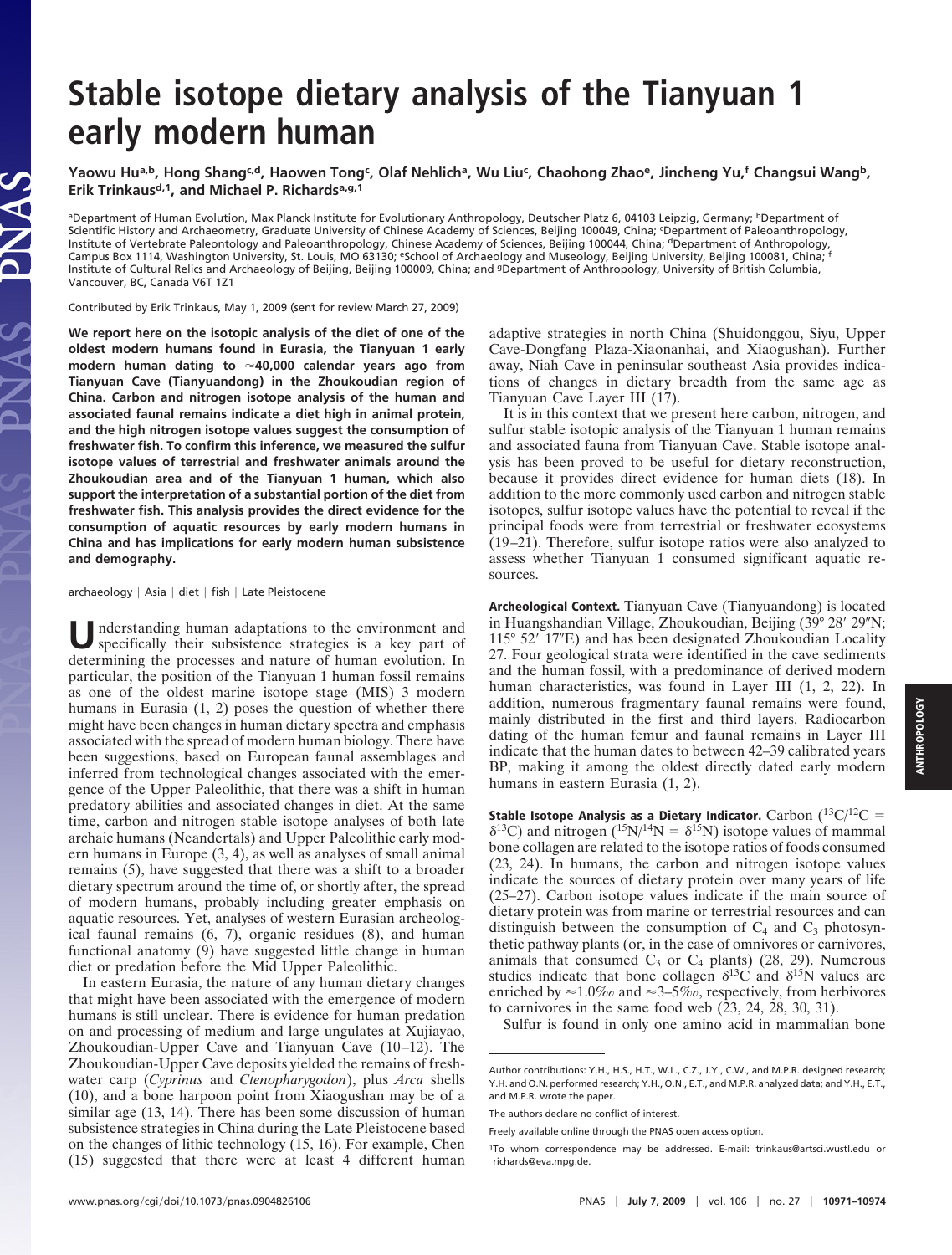

**Fig. 1.** Scatter plot of  $\delta^{15}N$  vs.  $\delta^{13}C$  values for the human skeleton and the faunal remains from Tianyuan Cave. Black diamond: Tianyuan 1; gray square: wild cat; gray triangles: sikka deer; open triangles: herbivores. Error bars indicate measurement errors.

collagen, methionine (32). Because methionine is an essential amino acid for humans, it must be obtained through the consumption of methionine-containing proteins from either plants or animals. Sulfur isotope ratios ( $\frac{34}{5}/^{32}S = \delta^{34}S$ ) in plants and animals are ultimately derived from soil sulfur, which can come from the underlying bedrock or be deposited as rainfall (33). Sulfur isotope values of terrestrial animals are usually 5–10‰, while marine organisms have a relatively constant value of  $\approx$ 20‰ (34). There is a slight ( $\leq$ 1‰) fractionation between dietary methionine and human bone collagen sulfur isotope ratios (20). Therefore, sulfur isotope analysis, analogous to strontium isotopes (35), can be used as a geographical indicator, especially for identifying individuals from coastal areas (where the  $\delta^{34}$ S value is dominated by marine sulfur from sea spray) in inland locations (19, 36). The relevant aspect of sulfur isotopes is that, in freshwater environments, organisms often have sulfur isotope values that are distinct from the local terrestrial values, usually caused by the bacterial fractionation of sulfur in freshwater ecosystems (37, 38). Therefore, it can be used as an indicator of freshwater food consumption, if it can be established that the freshwater system has distinct sulfur isotope values from the local terrestrial ecosystem. Because sulfur is present only in one amino acid, the amount of sulfur in bone collagen is low,  $\approx 0.2\%$ ; therefore, relatively large samples of collagen ( $\approx 10$  mg) are required for a single  $\delta^{34}S$  measurement using continuousflow isotope methods (39, 40).

## **Results**

**Isotopic Food Web at Tianyuan Cave.** The  $\delta^{13}C$  and  $\delta^{15}N$  values of all of the samples from Tianyuan Cave are plotted in Fig. 1. The herbivores, including the 2 sikka deer and the 9 unidentified herbivores, have  $\delta^{15}N$  values of 4.7  $\pm$  1.6‰, plotting in the expected range for herbivores from this time period (41). The herbivore mean  $\delta^{13}$ C value of  $-19.5 \pm 0.9\%$  suggests that C<sub>3</sub> plants were generally dominant in their diets. However, the relatively large range of  $\delta^{13}$ C values (-18.0–-21.2‰) may indicate that some individuals (i.e., those with  $\delta^{13}$ C values  $\geq$  -19‰) may have consumed a relatively small amount of C<sub>4</sub> plants, such as wild millet, which resulted in the more positive  $\delta^{13}$ C values. The sikka deer have higher  $\delta^{15}$ N values than most of the unidentified animals, suggesting that more 15N-enriched  $C_3$  plants were included in their diets.

The 4‰ enrichment of  $\delta^{15}N$  between the mean herbivore  $\delta^{15}$ N value and the carnivore (wild cat; Table 1) is well within the expected enrichment factor for predator-prey species. The difference of  $\delta^{13}$ C value (1.7‰) between the wild cat and the mean herbivore  $\delta^{13}$ C value is close to the expected 1‰ carbon isotopic fractionation in the food web, and may also indicate a minor input of herbivores that consumed  $C_4$  plants.

**Carbon and Nitrogen Isotope Values of Tianyuan 1.** Tianyuan 1 has a  $\delta^{13}$ C value close to that of the wild cat, which may indicate a similar diet, with a similar carbon isotope fractionation between prey and consumer, and indeed also the potential consumption of some C<sub>4</sub> foods. However, the human  $\delta^{15}N$  value (11.1‰) is much higher than that of the wild cat (8.7‰) and all of the herbivores. It is, therefore, unlikely that herbivores were the sole source of protein in the diet of this human.

The  $\delta^{15}N$  values of animals in aquatic ecosystems (marine and freshwater) are generally higher than those in terrestrial ecosystems due to their longer food chains (3). Therefore, we suggest that the human nitrogen isotope value can best be explained by the consumption of freshwater foods and perhaps terrestrial animals that consumed  $C_4$  vegetation. No freshwater fish bones were found in Tianyuan Cave (22); however, fish remains have been found at sites near Tianyuan Cave, including Zhoukoudian-Upper Cave (10) and the early Neolithic Donghulin site (42), implying that there should have been freshwater resources available around Tianyuan Cave. Carbon isotope

|                            | Layer     | $C\%$ | $N\%$ | 5%   | C/N | C/S | N/S | $\delta^{13}C$ | $\delta^{15}$ N | $\delta^{34}$ |
|----------------------------|-----------|-------|-------|------|-----|-----|-----|----------------|-----------------|---------------|
| Tianyuan 1 (Homo sapiens)  | 3         | 43.3  | 15.5  | 0.19 | 3.3 | 623 | 223 | $-17.6$        | 11.1            | 4.1           |
| Sikka deer (Cervus nippon) | 3         | 41.2  | 14.7  |      | 3.3 |     |     | $-19.2$        | 6.6             |               |
|                            |           | 40.9  | 14.3  |      | 3.3 |     |     | $-19.1$        | 5.2             |               |
| Wild cat (Felis microtis)  |           | 43.7  | 16.0  | 0.20 | 3.2 | 587 | 215 | $-17.8$        | 8.7             | 7.6           |
| unidentified herbivore     |           | 42.1  | 15.4  |      | 3.2 |     |     | $-18.8$        | 3.8             |               |
|                            |           | 42.1  | 15.3  |      | 3.2 |     |     | $-18.0$        | 4.8             |               |
|                            |           | 43.1  | 15.9  | 0.18 | 3.2 | 639 | 235 | $-21.2$        | 6.4             | 7.2           |
|                            |           | 41.8  | 15.0  |      | 3.2 |     |     | $-19.2$        | 3.9             |               |
|                            |           | 43.6  | 16.0  | 0.20 | 3.2 | 572 | 209 | $-20.6$        | 3.8             | 7.9           |
|                            |           | 41.6  | 15.0  |      | 3.2 |     |     | $-20.3$        | 3.9             |               |
|                            | 3         | 42.0  | 15.3  |      | 3.2 |     |     | $-19.0$        | 5.1             |               |
|                            | 3         | 42.3  | 15.4  |      | 3.2 |     |     | $-19.6$        | 4.4             |               |
|                            | 3         | 42.0  | 15.2  |      | 3.2 |     |     | $-19.1$        | 4.2             |               |
| Donghulin fish             | <b>NA</b> | 26.0  | 8.5   | 0.13 | 3.6 | 385 | 108 | <b>NA</b>      | <b>NA</b>       | 5.6           |
|                            | NА        | 39.9  | 12.9  | 0.32 | 3.6 | 336 | 93  | <b>NA</b>      | NА              | 5.3           |

**Table 1. Isotope samples and resultant data for the human and fauna from Tianyuan Cave and fish sulfur values from Donghulin**

NA, not applicable.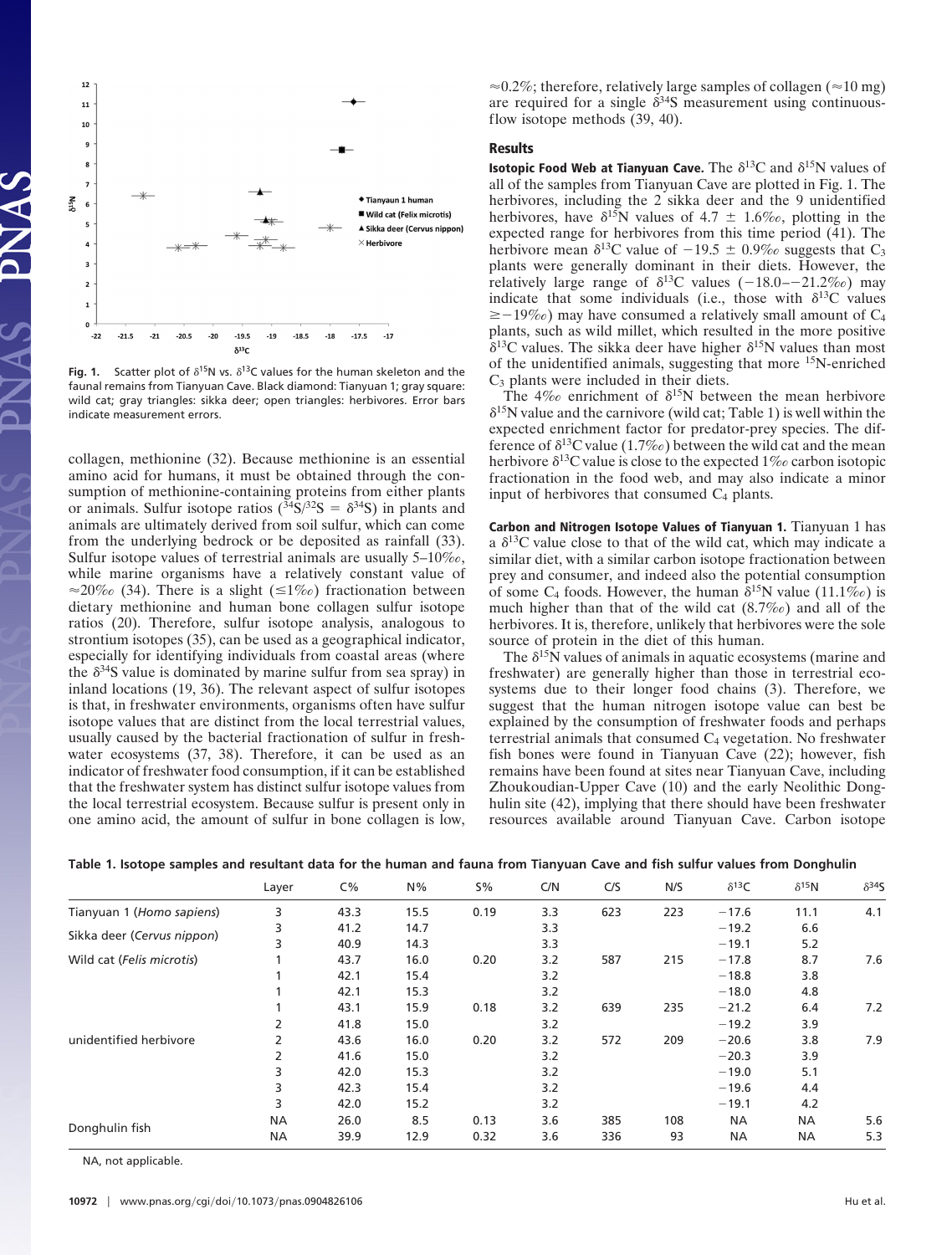

**Fig. 2.** Sulfur isotope values of Tianyuan 1, 3 terrestrial animals from Tianyaun Cave, and 2 fish from Donghulin. Error bars indicate measurement errors.

values of freshwater fish can be quite variable, and relate to the local geology (43). Therefore, the carbon isotope value may indicate the consumption of freshwater fish, and not herbivores as discussed above. Indeed, European Mesolithic freshwater fish consumers from the Iron Gates gorge area of the Danube have more positive  $\delta^{13}$ C values than local herbivores, and are similar to the Tianyuan 1 human value (44). Yet, without contemporary fish from Tianyuan Cave we cannot at present use the carbon isotope values as additional support for the interpretation of the human  $\delta^{15}N$  values as indicating freshwater fish consumption.

**Sulfur Isotope Values of Tianyuan 1 and the Fauna.** The sulfur isotope values of the Tianyuan Cave terrestrial animals (Table 1; Fig. 2) are similar and average 7.6  $\pm$  0.4‰. The average sulfur isotope value of fish from Donghulin is 5.5‰. The sulfur isotope value of Tianyuan 1 (4.1‰) is substantially lower than those of the few terrestrial animals providing data, yet it matches well with the local freshwater sulfur value, especially considering that there is a 1‰ decrease between diet and consumer collagen sulfur isotope values (20). These data further support the inference that the human dietary resources were not derived solely from the terrestrial environment, and indeed were likely to have been substantially from freshwater sources.

## **Discussion and Conclusion**

Carbon, nitrogen, and sulfur isotope analyses of bones from the Tianyuan 1 early modern human and the associated animals in Tianyuan Cave and the Donghulin site indicate that the human most likely obtained a substantial portion of its protein from a freshwater ecosystem, probably from freshwater fish. These data provide the earliest direct evidence of significant freshwater food exploitation by modern humans in Eurasia, even though it has been suggested (3, 4) that it may have occurred at approximately the same time period in Europe based on the relatively high  $\delta^{15}N$ values of some early Upper Paleolithic humans.

There is nonetheless increasing evidence for human exploitation of fish remains and maritime coastal resources from earlier, Middle Paleolithic/Middle Stone Age, sites in western Eurasia and Africa (3, 6, 45–47). In this context, it was not the exploitation per se of aquatic resources that was unusual in the Tianyuan 1 early modern human, but the evidence for sufficient year-round freshwater fish consumption to register in its bone collagen isotopic signature. It may well be that this evidence is an additional reflection of increasing population size at this time

period, additional pressure on food resources, and the associated acquisition of difficult to access small animals (terrestrial and aquatic) by human populations (*cf.*, refs. 5 and 48). This time period is also when modern humans first appeared across most of Eurasia (1, 17, 49), a process [whatever the phylogenetic dynamics may have been (1, 50)] that must have involved substantial population increases to produce the relatively rapid dispersal of modern human biology. The stable isotopic analysis of the Tianyuan 1 may, therefore, provide insight into both MIS 3 human demography and the subsistence dynamics of early modern humans in eastern Eurasia.

## **Materials and Methods**

**Materials.** Although most of the Tianyuan Cave animal bones are very fragmentary, 31 animal species could be identified in the faunal assemblages with a possible 6 additional species (51). However, 18 of these species are rodents or lagomorphs. Most of macromammal species are herbivores, and carnivores are rare and fragmentary (22, 51). As a result, 13 bones were selected for stable isotopic analysis (Table 1). A sample of bone, that had been removed from the diaphysis of the right humerus for radiocarbon dating, was used for the Tianyuan 1 human isotopic analysis. For the faunal remains, 2 samples of sikka deer (*Cervus nippon*) from Layer III were included, plus 9 samples of unidentified herbivore (most likely *C. nippon*), 3 from each of Layers I, II and III. In addition, a sample was taken from a Layer I wild cat (*Felis microtis*) given the dearth of carnivores in Layer III. Kruskal–Wallis analysis of the herbivore carbon and nitrogen isotopic values across the 3 Layers of Tianyuan Cave (Table 1) provided *P* values of 0.299 and 0.119, respectively; the values are, therefore, pooled in the comparisons.

To establish a local sulfur signal for freshwater ecosystems in this area we also sampled fish from the nearby site of Donghulin, an Early Neolithic site, dating to 11–9 kyBP (42). This site is much later than Tianyuan Cave, but analogous to strontium isotope analysis (35), the sulfur isotope signals from a region relate to the local geology and so remain constant through time. Therefore, in the absence of fish from Tianyuan Cave, sulfur values from the fish from the Donghulin site can be used as a proxy for the local freshwater sulfur isotope values.

**Analytical Methods.** All of the samples were prepared by using a modified Longin method (52) with the addition of an ultrafiltration step (53). The procedure for collagen extraction was as follows: The samples were cleaned mechanically by powder abrasion, rinsed in 0.5 M HCl at 4 °C and refreshed for several days to completely decalcify the bones. The samples were then rinsed to neutrality in deionized water and gelatinized in HCl (pH 3) at 70 °C for 48 h. The residues were ultrafiltered to isolate the fraction with a molecular weight 30 kDa. Finally, the residues were frozen and lyophilized.

Carbon, nitrogen, and sulfur contents and  $\delta^{13}$ C,  $\delta^{15}$ N, and  $\delta^{34}$ S values of collagen were determined through EA–IRMS [Thermo-Finnigan Delta Plus V